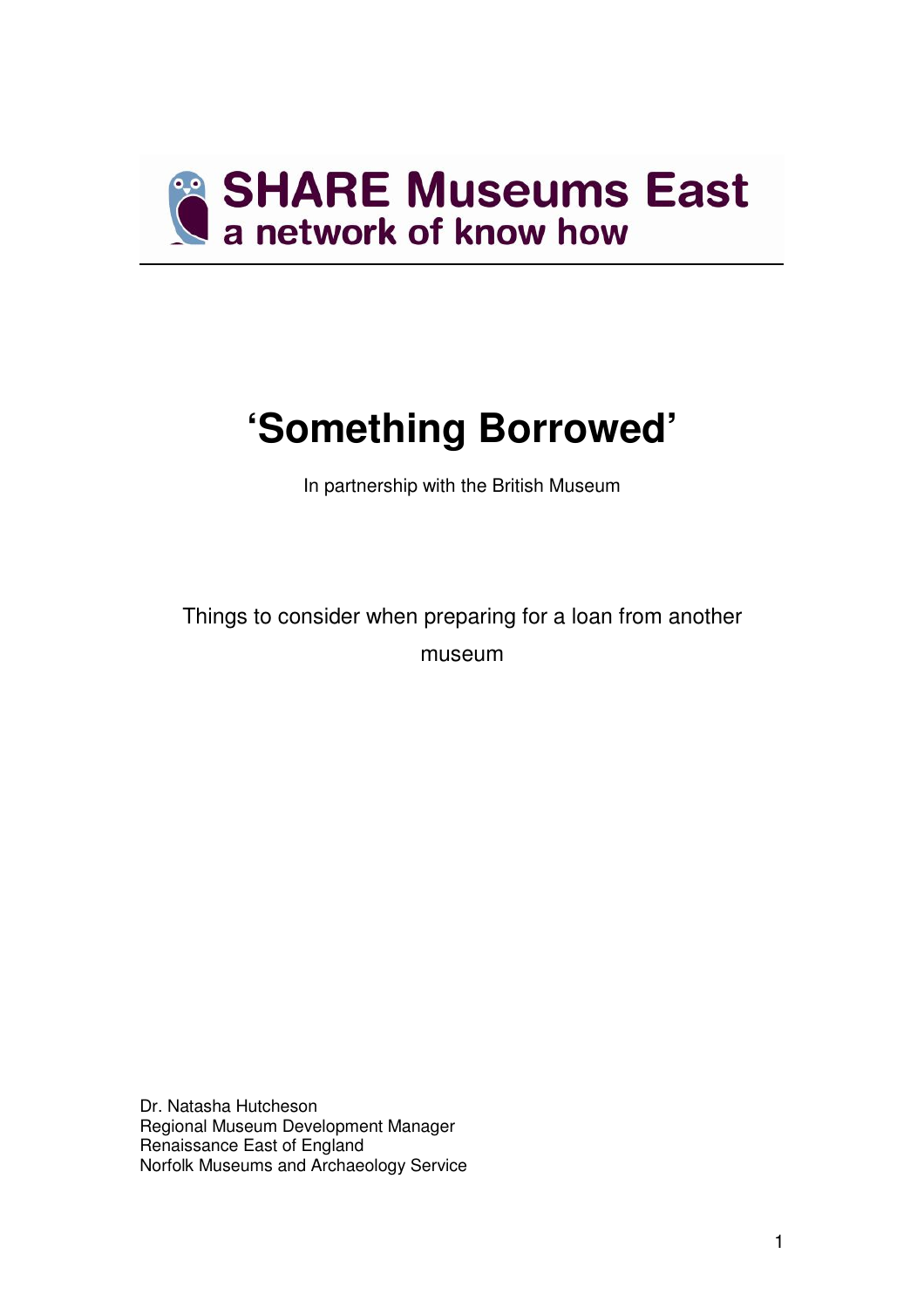# **Contents**

| Introduction                   | page 3 |
|--------------------------------|--------|
| <b>Project Aims</b>            | page 3 |
| Recommendations                | page 4 |
| Initial things to consider     | page 4 |
| Communication                  | page 5 |
| Mapping out additional support | page 6 |
| Marketing                      | page 7 |
| Managing time and money        | page 7 |
| Conclusions                    | page 7 |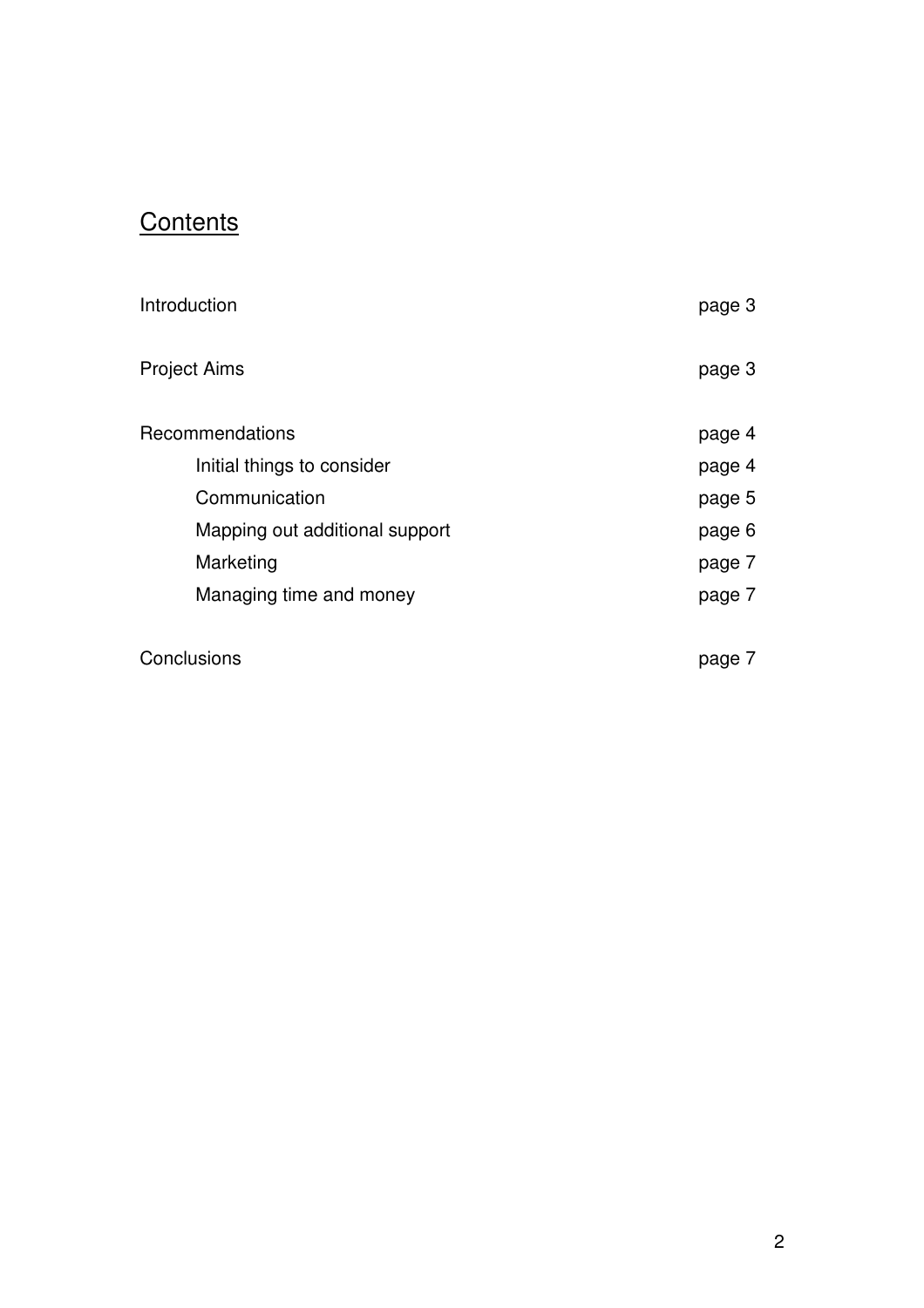#### **Introduction**

'Something Borrowed' was a pilot project that explored partnership working between the British Museum and three smaller museums in the East of England facilitated through the Renaissance East of England hub office. The partner museums, Ely Museum in Cambridgeshire, Mill Green Museum in Hertfordshire and Dunwich Museum in Suffolk, were chosen to be part of the pilot project because they represent three distinct types of organisation: Mill Green Museum is part of a small local authority service, Ely Museum is independent with a small number of paid staff as well as a volunteer staff, and Dunwich Museum is a largely volunteer run independent organisation.

Each museum borrowed an item or number of items from the British Museum and created a new exhibition. Mill Green borrowed the original paintings of the 'Tales of the Flopsy Bunnies' by Beatrix Potter. Ely Museum borrowed an Egyptian mummified cat and Dunwich Museum borrowed a series of seal matrices from around the world. Both Mill Green and Dunwich borrowed material from other large institutions as part of the project (the Victoria and Albert museum lent further images by Beatrix Potter to Mill Green and Colchester and Ipswich Museums Service made the Dunwich seal available). The first two exhibitions opened in July 2010 and ran for three months. The Dunwich exhibition opened in March 2011 and ran for six months.

#### **Project Aims**

The project was first conceived of in September 2009 after discussions between the British Museum and East of England Hub team at the regions annual Partnership Day conference. The aims of the project were multifarious from the outset. At one level, the aims were directed at supporting the museum partners reach new audiences and develop their capacity and experience with a view to them potentially taking further loans in the future. It was also important to increase access to national collections by getting them into the region. In addition to these aims, the project was focused on facilitating the lending process through exploring skills-sharing practices. In particular, it was recognised that smaller museums do not always have the range of staff or experience to form a pro-active relationship with a national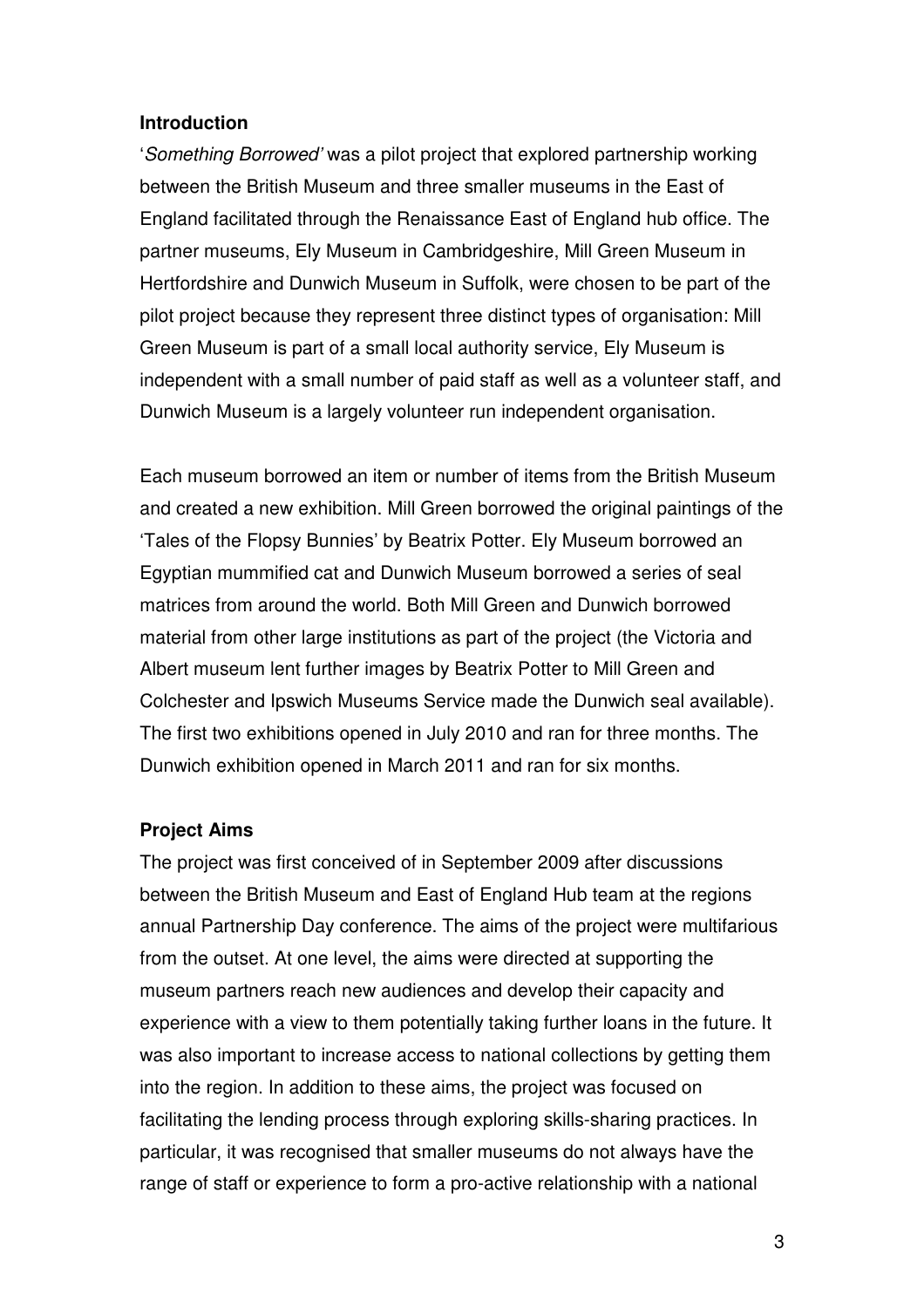organisation such as the British Museum. Therefore, facilitating loans through drawing on the support of staff from the East of England's hub museums through the regions  $\mathsf{SHARE}^1$  scheme was a central aim of the project. The final aim was to evaluate the lending and borrowing processes involved in each individual project.

A full evaluation of all aspects of the project has been completed and a report written, which is available at www.sharemuseumseast.org.uk in the resources section. The aim of this paper is to draw together some recommendations based on observations made by those participating in the 'Something Borrowed' project with a view to informing future projects.

## **Recommendations**

 $\overline{1}$ 

The recommendations that arise from the 'Something Borrowed' project reflect the nature of the pilot scheme. In particular the project was pulled together in a short timeframe and the budget was modest. However, despite the specifics of the project, it was felt that some of the issues that arose were universal. Therefore the recommendations in this document are not a 'how to' guide, but rather a 'things to consider' guide, which it is hoped will be useful to other organisations of all sizes embarking on develop a loan project.

## **1. Project Planning – initial things to consider**

- What is a realistic timeframe for a loan to come to fruition it can take a year or more to organise loan
- Explore potential security implications and establish whether the borrowing organisation requires a security review by the national museums security advisor (this may depend on the material being borrowed)

<sup>1</sup> SHARE (Support, Help and Advice from Renaissance East) is a scheme that has brought expertise from the regions hub museums out to non-hub museums. The SHARE scheme has also run a workforce development programme for the region. During 2011/12 SHARE is developing to incorporate all museums as 'givers' and 'receivers' of help in wake of the dismantling of the hub.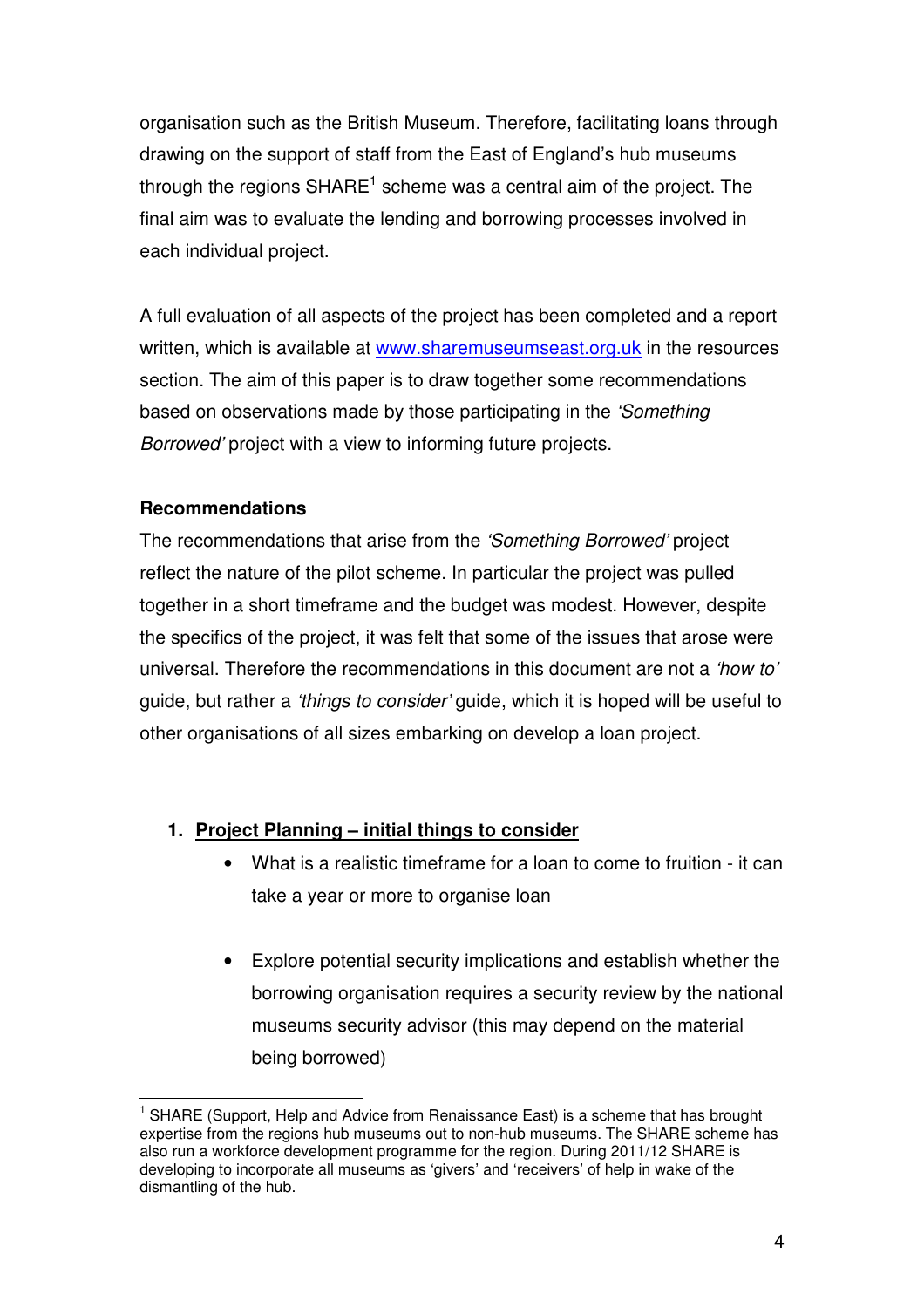- Explore whether there are insurance considerations (this will depend in part on the material being borrowed)
- Establish what loan agreement papers need to be completed
- Establish who is responsible for what it might be useful to put a contract together

## **2. Communication**

- In the both the borrowing, lending and facilitating organisation (if there is one), it is helpful if a single person acts as the point of liaison or project lead. Appointing a project lead is often easier in an organisation where there are paid staff – however, it is an essential role and should be put in place by a volunteer run museum if it is looking at borrowing material.
- It is useful if both parties can meet early in the discussions. It is particularly useful if the meeting takes place in the museum borrowing material in order to for the lending institution to gain an understanding of the space of the prospective exhibition.
- It is useful to think about what 'communication hotspots' there might be – for example, there might some considerable information exchange required when agreeing what the loan will comprise. The point of installation will also need a good deal of discussion to ensure all details are covered.
- It is useful to know when there might be communication 'cold spots'. These might come early on in the process, particularly following an initial request for a loan. Such a cold-spot might be to do with the lending organisation establishing whether it has the material requested, whether the object is currently on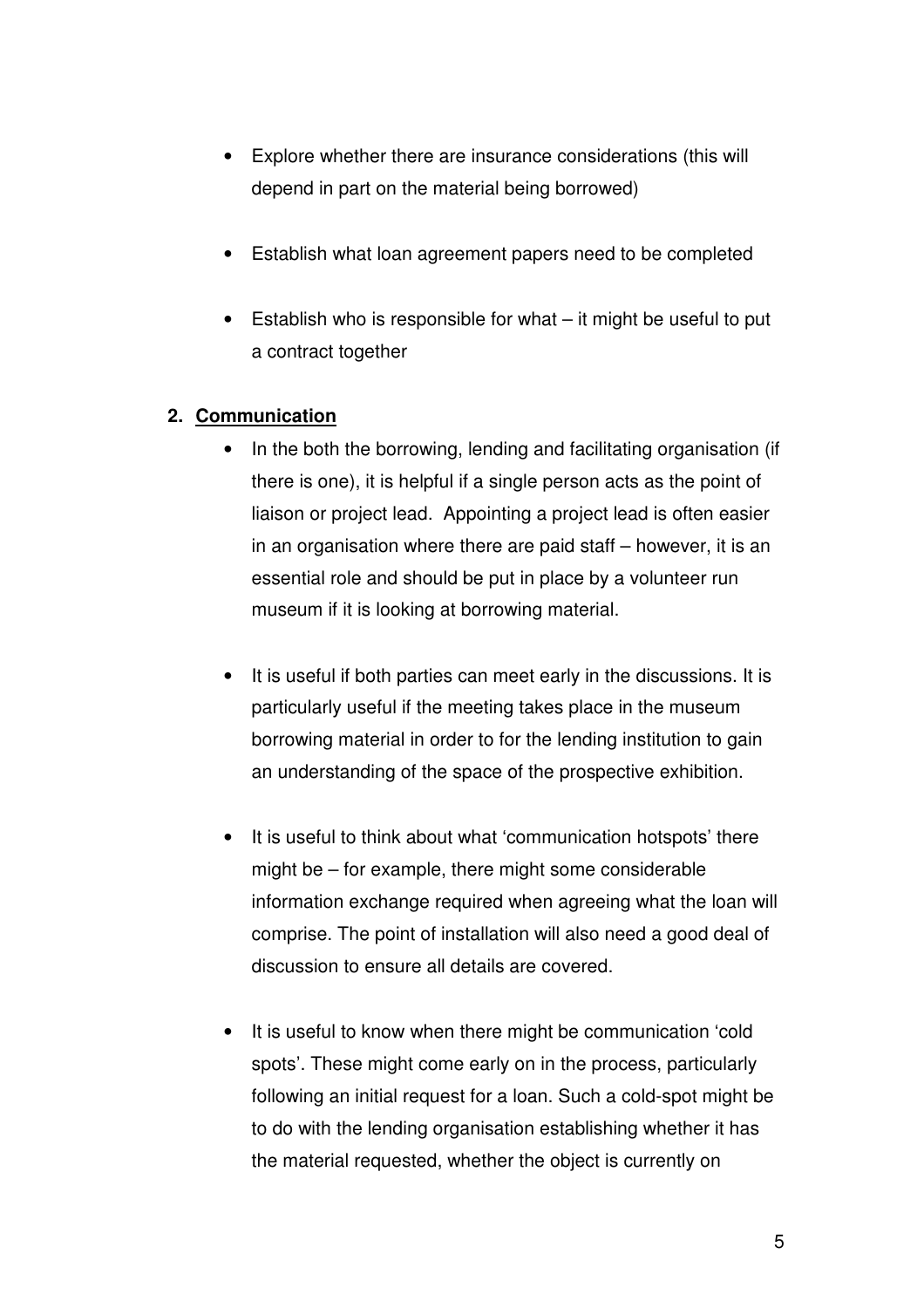display, or whether it needs conservation work before it can be lent.

# **3. Mapping out additional support that may be required**

One of the aims of the 'Something Borrowed' project was to facilitate the development of each exhibition through providing additional support from East of England Hub staff through the regions SHARE scheme. The level of support required differed between the organisations, with the largest of the three requiring the least support and the museum that was volunteer run requiring the most. So that support is targeted, it is useful to consider what is needed at an early stage in the planning process. It may that support can be supplied through a skills-sharing scheme, if this is the case, it is important that the type of help needed is planned into the project and support organised and made available at the right moment. If support needs to be bought in through freelancers, it is still essential that a programme of the right kind of help is devised and that support is delivered at the right points in the project. Things that an organisation borrowing an item might need support with are:

- designing a display a 'walk-through' with other museum professionals may be a useful starting point for developing a new exhibition
- writing labels and text
- accessing specialist information on the material being borrowed to inform the exhibition panels
- information on specialist equipment, such as writing a specification for a bespoke case, backing panels or specific lighting, etc
- developing events or school sessions to be run around a new exhibition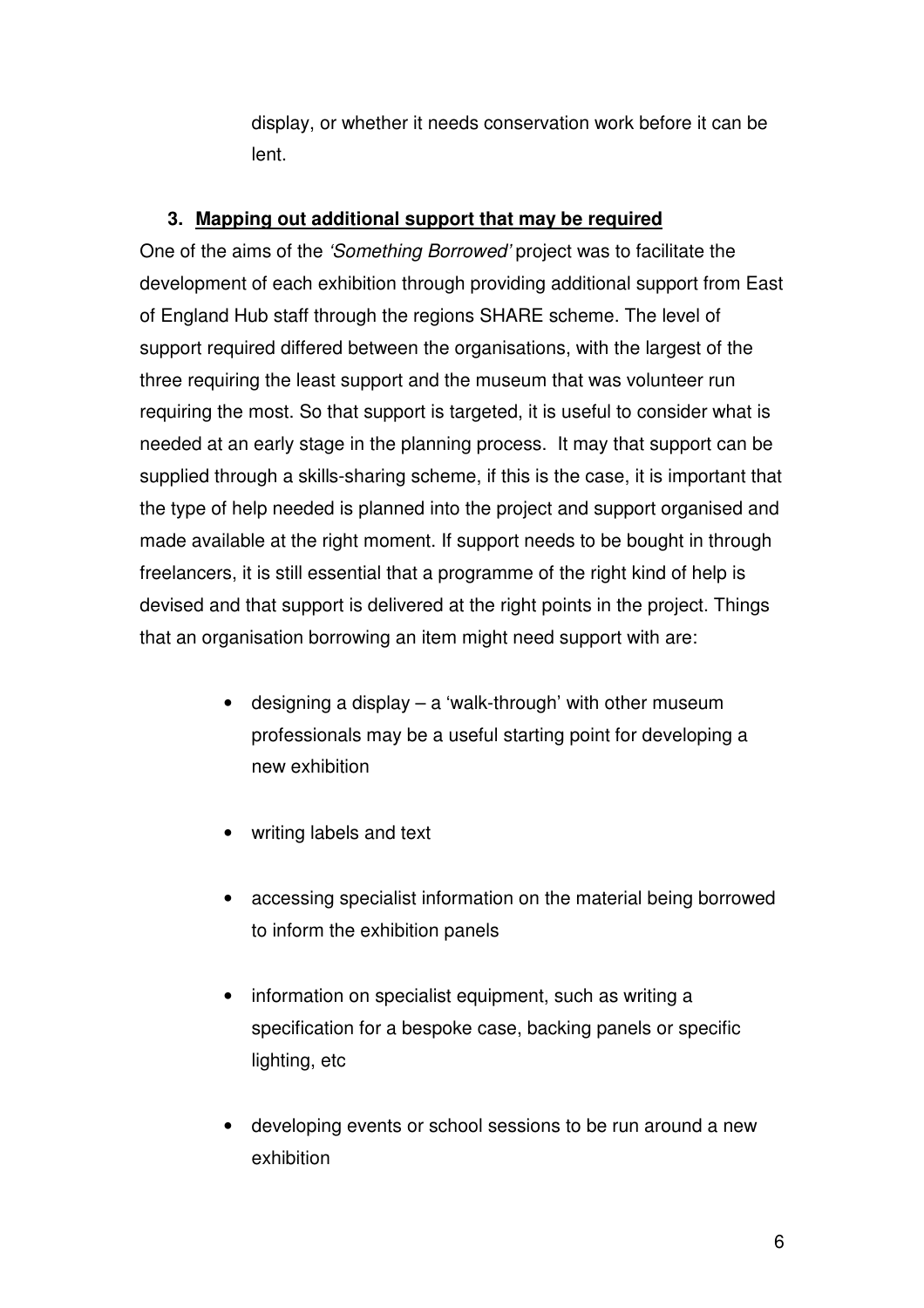As part of defining support needs, it is also helpful if each organisation could reach agreement early on as to who is responsible for what. For example, it is useful to be clear on who is writing and producing exhibition panels, or who is responsible for delivering objects to the venue taking the loan.

## **4. Marketing**

At an early meeting of all the project partners involved in 'Something Borrowed' held at the British Museum, the team were fortunate to meet with the Brentwood Museum team who had worked on the Gayer-Anderson Cat exhibition. What became clear from their experience of taking on a significant loan was that marketing was central to the success of the exhibition. In order to get the most out of a temporary exhibition, it is important to consider how to market it effectively and whether that can be achieved in house. In the case of the 'Something Borrowed' project, marketing was undertaken by a freelancer, rather than being delivered through a skills sharing programme – this ensured that a particular style was maintained throughout the project and that the marketing worked with both the lenders and the borrowers style requirements. In this case, the freelancer was also involved with developing text panels and events.

#### **5. Managing time and money**

Taking a loan from another organisation is time consuming, particularly if that loan is part of a new exhibition. It is important to consider in terms of capacity how the borrowing museum will cope with the extra requirements that a loan process will need. In addition, whether it is for new cases, security requirements, new panels, marketing needs or developing outreach and education packs, a loan project will require some funding. Therefore it is essential to be clear on what the project aims to deliver and to be sure that the funding available will enable to project to succeed.

## **Conclusions**

Each loan project will have its own idiosyncrasies and own 'crunch' points. However, the aim of this project was to try and shine some light on the